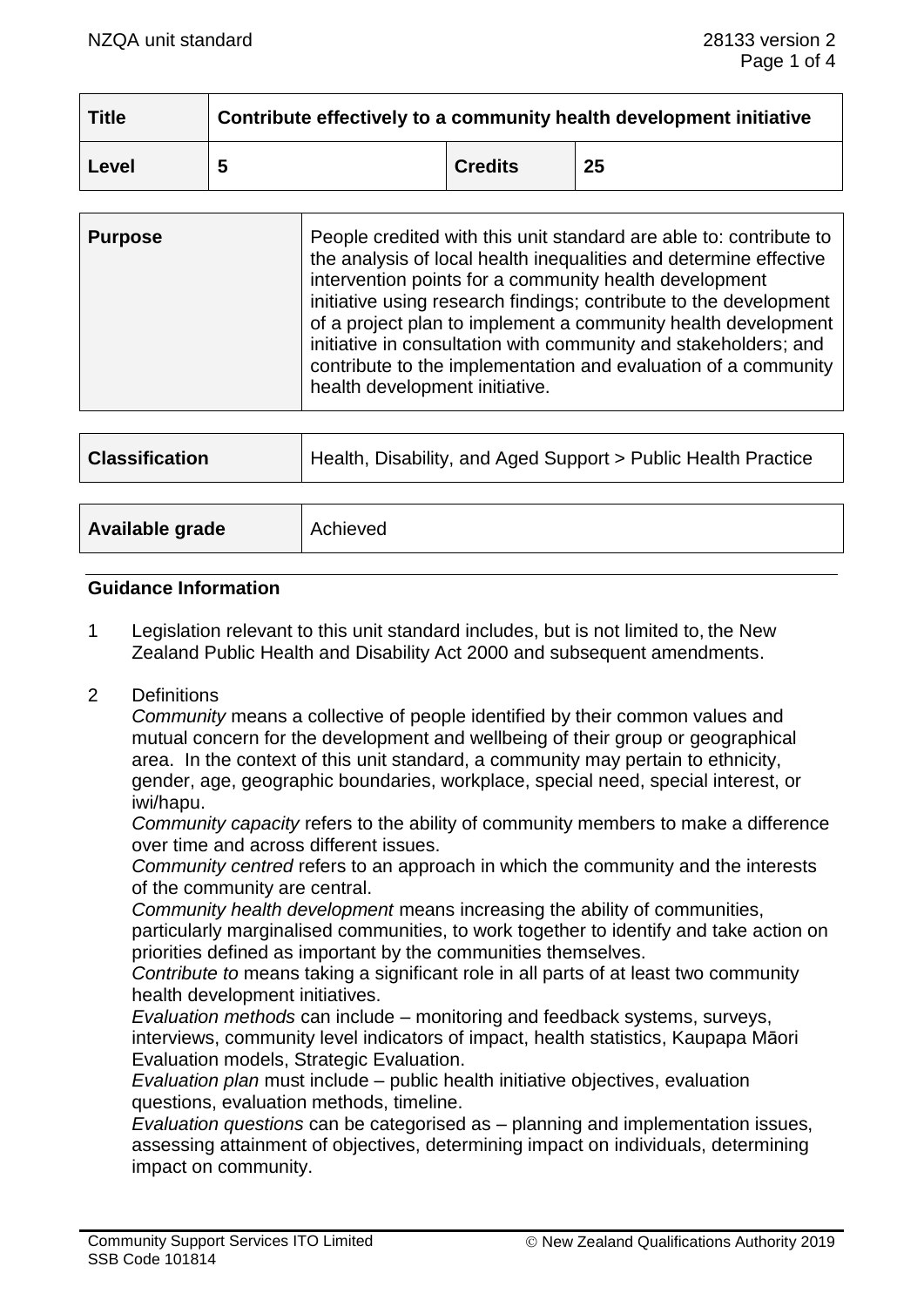*Organisational policies and procedures* are the policies and procedures of the employing organisation of the employee and include ethical codes, standards, and requirements of the organisations involved.

*Stakeholders* include – individuals, whānau, members of the community, community groups.

3 References

Minister of Health. 2016. *New Zealand Health Strategy: Future direction*. Wellington: Ministry of Health. *Achieving Health for All People – Whakatutuki Te Oranga Hauora Mo Ngā Tāngata Katoa,* Wellington, Ministry of Health, 2003 available at [http://www.moh.govt.nz/;](http://www.moh.govt.nz/)

Davidson, J. *Actionable Evaluation Basics: Getting succinct answers to the more important questions,* Real Evaluation Ltd, 2012;

Davidson, J. *Evaluation Methodology Basics: the Nuts and Bolts of Sound Evaluation, London*, Sage Publishing, 2005;

*Te pai me te oranga o nga iwi: Health for all people. An Overview of Public Health,* Wellington, Ministry of Health, 2002, available at

[https://www.health.govt.nz/publication/reducing-inequalities-health;](https://www.health.govt.nz/publication/reducing-inequalities-health)

Signal, L., Martin, J., Cram, F. and Robson, B. *The Health Equity Assessment Tool: A user's guide*, Wellington, Ministry of Health, 2008 (ISBN 978-0-478-31744-2 (Print), ISBN 978-0-478-31747-3), available at [http://www.health.govt.nz/.](http://www.health.govt.nz/)

- 4 A minimum of two community health development initiatives are required, or two parts of a major initiative.
- 5 All work practices must reflect culturally safe operating principles at all times, and must display appropriate values, processes and protocols when working with Māori.
- 6 All work practices must be in accordance with organisational policies and procedures.

# **Outcomes and performance criteria**

# **Outcome 1**

Contribute to the analysis of local health inequalities and determine effective intervention points for a community health development initiative using research findings.

# **Performance criteria**

- 1.1 Local health inequalities are identified from qualitative and quantitative assessment of health status information.
	- Range information includes but is not limited to health statistics, demographics, mandatory reporting, epidemiological studies.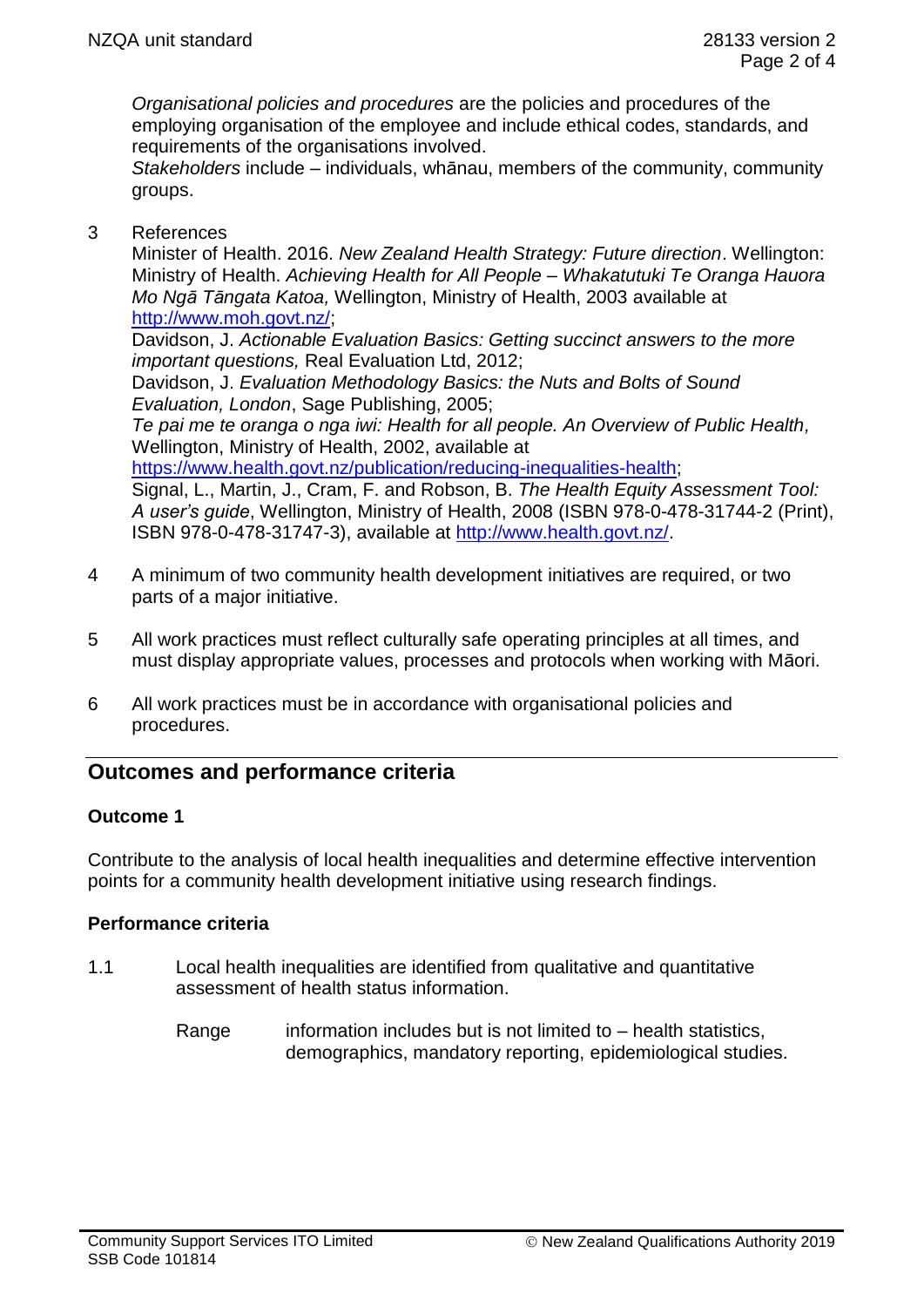- 1.2 Goals for the community health development initiative are determined in collaboration with the community and relevant stakeholders using a community centred approach.
	- Range same goals of the community health development initiative may include but are not limited to – promotion of social change; community, personal and cultural development; political empowerment.
- 1.3 Effective intervention points likely to achieve desired goals are determined in collaboration with the community and relevant stakeholders.
- 1.4 The research findings are used in determining intervention points.

### **Outcome 2**

Contribute to the development of a project plan to implement a community health development initiative in consultation with community and stakeholders.

### **Performance criteria**

- 2.1 Project plan to implement community health development initiative is agreed in consultation with community and stakeholders.
	- Range project plan must include community capacity, relevant research findings and best practice, organisational objectives, budget constraints, stakeholder needs, timeframes, evaluation plan, own role in initiative.
- 2.2 Project plan to implement community health development initiative is community centred and culturally appropriate.

# **Outcome 3**

Contribute to the implementation of a community health development initiative.

# **Performance criteria**

3.1 Own contribution to implementation of community health development initiative is in accordance with project plan.

# **Outcome 4**

Contribute to the evaluation of a community health development initiative.

Range a minimum of two community health development initiatives.